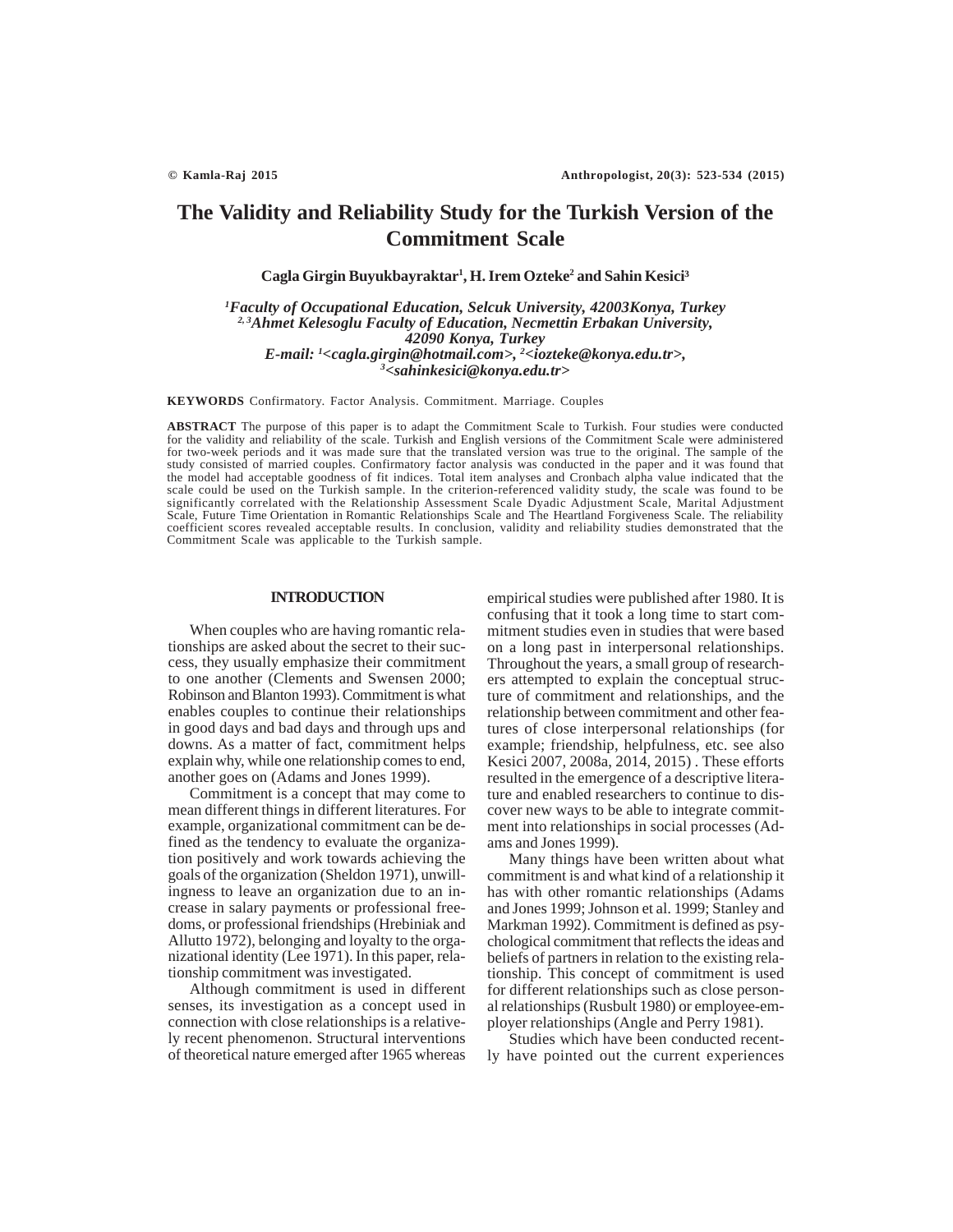connected with commitment and the ways in which partners express their commitment (Marston et al. 1998; Weigel and Ballard-Reisch 2002). According to Thompson-Hayes and Webb (2004), commitment is something that couples construct through their daily expressions of commitment and communication.

There are two basic ways of conceptualizing commitment in the relevant literature-as attitudes and as behaviors. Attitudinal commitment is concerned with intentions, preferences and adaptation of the couples to the relationship. Commitment is defined as the intention to continue an existing relationship (Anderson and Weitz 1992; Johnson 1973), to prefer the current partner strongly (Teas and Sibley 1980), to wish to continue the relationship (Anderson and Weitz 1989, 1992) and long-term harmony (Brown et al. 1995).

Although the literature about commitment offers a good explanation about why people prefer to stay together or end a relationship, most literature does not explain the behavioral aspect of the relationship. Commitment becomes relational when communication is established with the other (Weigel and Ballard-Reisch 2002).

Commitment used in daily life and commitment used by sociologists have two different meanings. The first puts a strong emphasis on a strong personal devotion in a decision made to perform behaviors that have been organized to fulfill a goal. This kind of commitment is called personal commitment. The second common use, on the other hand, emphasizes constraints. Individuals, whether they are personally committed or not, behave thinking that they should continue organized behavior. This kind of commitment is called behavioral commitment (Johnson 1973).

If commitment is really constructed, and consolidated through interaction, it makes understanding the types of behaviors which partners use to demonstrate their commitment to one another easy. Researcher and practitioners need to know what people say or do to show their commitment to their partners (Weigel and Ballard-Reisch 2002). When couples are asked how they continue their commitment, they emphasize daily things which they do to strengthen and reveal their commitment to one another (Weigel 2008). Couples often cite various direct or indirect forms of behavior such as asking each other how they feel, providing love and support, being faithful and overcoming difficulties troubling their relationship in order to describe their commitment to their partners (Marston et al. 1998; Weigel 2008).

In the studies that have been conducted, relational commitment has been seen as the most prominent predictor of the stability and the quality of a relationship (Kurdek 2007). According to Swensen and Trahaug (1985), a person's high level of commitment to their spouse is significantly correlated with fewer problems in marriage and frequent expression of love between couples. The study they conducted indicated that there was a strong correlation between commitment and marriage problems whereas there was a low level of correlation between commitment and expression of love (Swensen and Trahaug 1985).

Rusbult (1980), who developed the theory of interdependence theory, called the relationship between the development of commitment and interdependence as investment model. This point of view revealed a large portion of the relevant literature (Le and Agnew 2003). The investment model argues that commitment to relationship is concerned with not only the level of satisfaction and the quality of alternatives but also the investment which the individual has made in the relationship. Investments refer to sources of value which is attached to the relationship and will disappear or be lost if the relationship comes to an end; investments can be in various forms such as emotional investments like openness (Stanley and Markman 1992) and structural investments like money and property (Johnson 1973).

Long-term orientation is based on the assumption that the relationship is stable and will last so long as to provide long-term benefits. Relationship commitment requires a desire to develop a stable relationship, willingness to make shortterm sacrifices to maintain the relationship and confidence in the stability of the relationship (Anderson and Weitz 1992).

According to Noller (1996), relationship stability can be a result of the positive effects of commitment on the relationship rather than being a component of commitment. Therefore, commitment involves a huge devotion to an ongoing relationship. Noller (1996) makes a distinction between individuals' personal motivations to persist in the relationship and external structural constraints that discourage them from ending the relationship.

Personal commitment is a desire on the part of a partner to maintain the relationship, which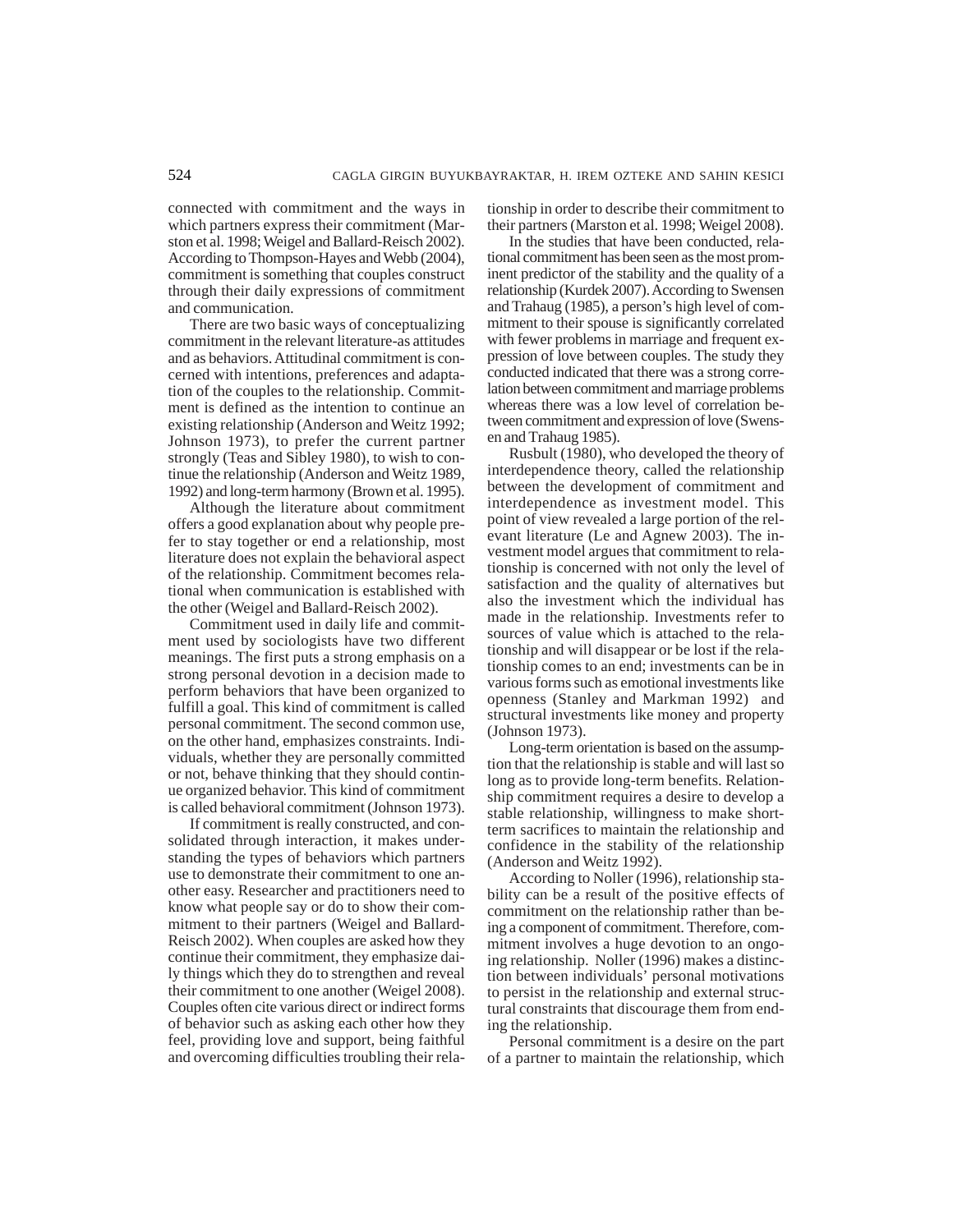involves the attractiveness dimension of commitment. Moral commitment is an expression of individual's feeling that "I should maintain this relationship" and is part of the constraints dimension. Johnson (1999) defined the constituents of moral commitment as the type of relationship, values, personal obligations and consistency. Both personal commitment and moral commitment are results of internal experiences such as a person's specific attitudes and values in private and general relationships. Finally, structural commitment is part of the constraint dimension and refers to the degree of the partner's feeling "I should maintain the relationship".

One of the most striking theories regarding commitment is Johnson's (1991, 1999) Tripartite Model of Commitment. Investigating commitment in a model consisting of three different varieties, Johnson (1991, 1999) explained the personal, moral and structural dimensions with different reasons and with different behavioral, cognitive and emotional consequences (Johnson et al. 1999).

Stanley and Markman (1992) concentrated largely on the psychological aspects of "to want" and "to have" in commitment: these are dedication (devotion) and constraint, respectively. Stanley and Markman's (1992) two combined models involve, at the same time, Levinger's (1965) discussion of cohesion theory, which focuses on attraction forces and barrier forces. Stanley and Markman (1992) defined these fundamental states of pushing and pulling which many people experience in romantic relationships like marriage. Personal dedication is concerned with individual desires of partners to increase the quality of the relationship and maintain the relationship for their mutual benefits. The evidence for the desire connected with behaviors is not only to maintain the relationship, but also to improve it, make sacrifices for the relationship, invest in it, make a connection between the relationship and personal goals and feel a concern for what is best for the partner as well as the self. Constraints may result from both internal and external pressures and contribute to the persistence of the relationships (Stanley and Markman 1992).

Constraint commitment can be divided within itself into parts such as structural commitment (for example, economic investment, sharing of property), quality of alternatives, social pressure to enable partners to stay together, and variables that reflect moral commitment (for example, thinking that divorce is wrong, believing that you need to finish what you have started) (Johnson et al. 1999; Stanley and Markman 1992). Constraints explain why low level relationships continue; when satisfaction is low but constraints are high, it may cost highly to end the relationship.

The Commitment Scale used in this paper is based on these two structures (dedication and constraint commitments), which play an important role in the relationship.

# **The Validity and Reliability of the Original Commitment Scale**

The original Commitment Scale had 6 subscales involving 36 dedication items and 69 constraint items consisting of 6 sub-scales (Stanley and Markman 1992). The Cronbach alpha values of these sub-scales demonstrated a good level of internal consistency ranging from .70 to .94. The scale was at the same time valid. Constraint and dedication sub-scales were found to be correlated with other commitment and marriage satisfaction scales (Johnson et al. 1999; Stanley and Markman 1992).

Stanley et al. (2001) defined 3 shortcomings of the Commitment Scale. Then, they revised the scale in the mid-1990s to use in pre-marital education activities. The original version, which was first published in 1992, consists of two constructs based on Johnson et al.'s (1999) study, which make measurements in a manner that is significantly different from the other sub-scales. These sub-scales (termination procedures and quality of life) were revised and abbreviated; also, these sub-scales were maintained in the same response format as the other items. Secondly, the original version of the Commitment Scale did not evaluate the other study (Johnson 1973; Johnson et al. 1999) and some types of constraint commitment based on clinical experiments with couples. Thirdly, the length of the original scale consisting of 105 items created a disadvantage in terms of time and cost. Therefore, a shorter version of the scale was developed (Owen et al. 2011).

In a study conducted by Owen et al. (2011), sub-scales that were not administered to unmarried couples were kept separately; therefore, the study was conducted with 36 items. The Revised Commitment Scale serves both the samples and the 7 sub-scales that were used. The dedication sub-scale is concerned with the priority of the relationship, identities of the couple, satisfaction with sacrifice, and an intention to maintain the relationship. The structural investments subscale evaluates concrete investments made in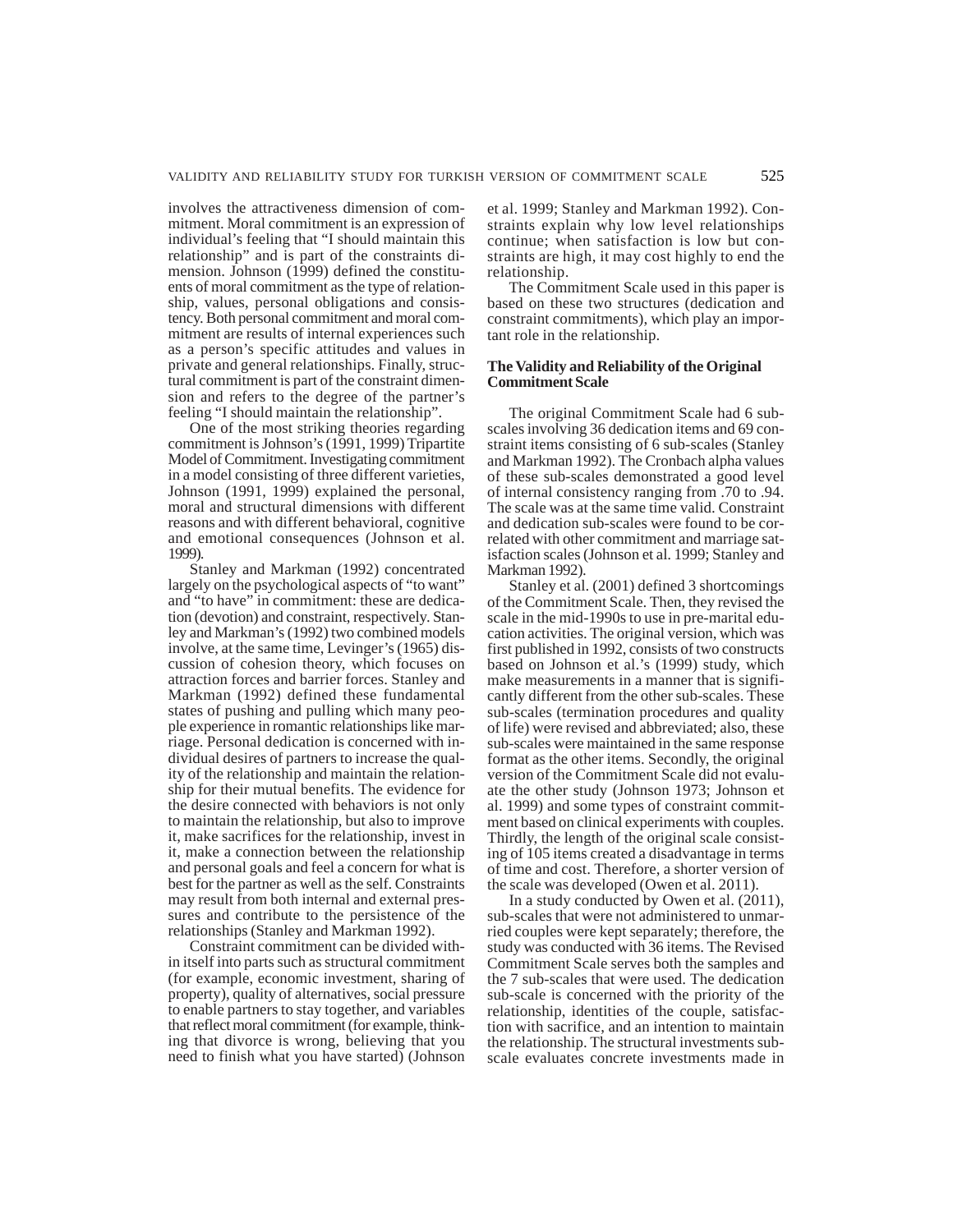the relationship (for example, money). The social pressure sub-scale is concerned with the pressure which the family and friends apply in order for the couple to maintain the relationship. The termination procedures sub-scale evaluates the perception concerned with how difficult it is to end a relationship. The concern for partner welfare sub-scale is concerned with the belief about the effect of ending the relationship on the partner's welfare. The alternative financial status subscale defines the extent of the change in an individual's financial status if a relationship comes to an end. Finally, the alternative availability subscale defines the possibility of dating a new suitable partner if the current relationship ends (Owen et al. 2011). The confirmatory factor analysis of the scale was conducted on 36 items and seven factors. As a result of the analysis that was made, 11 items were excluded because the model demonstrated borderline goodness of fit. It was found that the 7-factor and 25-item model exhibited an acceptable level of goodness of it  $(\chi^2=1769.37,$ df=1101, χ<sup>2</sup>/df=1.61, CFI=.88, SRMR=.085, RM-SEA=.044). Moreover, the model was also tested as a two-factor model, namely dedication and constraint, but the 7-factor model showed a better goodness of fit than the 2-factor model (Owen et al. 2011).

#### **METHODOLOGY**

# **Study I**

### *Participants*

In order to ensure the linguistic equivalence of the scale, the Commitment Scale was administered to 95 students who were attending Selcuk University Department of English Language and Literature, who stated that they had been having a romantic relationship for some time and volunteered to participate in the study. 68.4 percent of the students who participated in the study (65 students) were female, whereas 31.6 percent (30 students) were male (for the Turkish form,  $\overline{X}$ =128.51; SS=16.24; for the English form X=128.28; SS=17.26).

# *Procedure*

Permission was obtained from Scott Stanley to adapt the Commitment Scale to Turkish culture. The scale was translated into Turkish by foreign language specialists at the School of Foreign Languages. The scales, which were translated into Turkish by the language specialists, were brought together and made into a single form. In order to obtain a specialist's view, a translator's evaluation form was prepared and the Turkish and English versions of the scale were sent to four professional specialists with PhD and expert opinion was obtained from them about whether the items of the scale were appropriate in Turkish or not. The Turkish version of the scale was put into the final form in accordance with the opinions and suggestions of the experts. Then the Turkish form was sent to a language specialist and translated once again into English. It was seen that the version of the scale that was translated into English and the original version were similar. In order to test the linguistic equivalence of the scale, first the English version of the scale and then the Turkish version of the scale were administered, at an interval of two weeks, to 95 students who were attending Selcuk University Department of English Language and Literature in the 2013-2014 Autumn semester and who stated that they had been having a romantic relationship for some time.

# **Study II**

### *Participants*

The Commitment Scale which was developed by Stanley and Markman (1992) and revised by Owen et al. (2011) was administered to engaged couples and cohabiting couples. In this paper, researchers administered the revised Commitment Scale to married couples. The confirmatory factor analysis was conducted on 250 couples (N=500; 250 female, 250 male). The median age of the couples who participated in the study was 42.54 ( $\overline{SD}$ =11.57), and their median marriage length was 17.81(SD=12.40).

A study was performed on 100 couples (N=200 people; 100 female, 100 male) for internal consistency and item total correlations of the Commitment Scale.

# *Procedure*

The unique nature of the Revised Commitment Scale, which was developed on the basis of Stanley and Markman's (1992) theory, was tested using the confirmatory factor analysis. As in the original scale, goodness of fit values were calculated for the seven-factor model (dedication, social pressure, financial alternatives, termination procedures, concern for partner wel-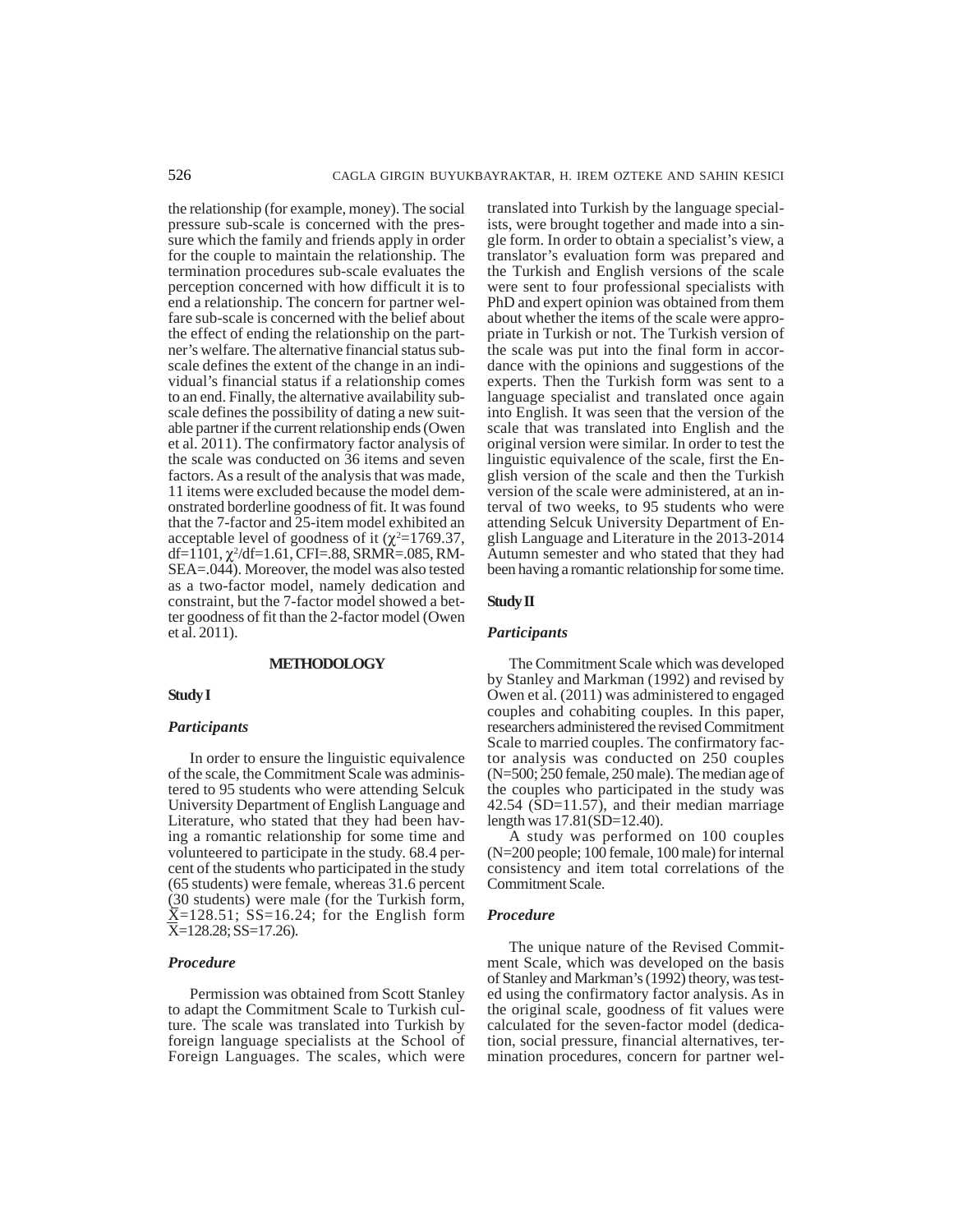fare, alternative availability, and structural investments) and the two-factor model (constraint and dedication). Moreover, the seven-factor model was tested using CFA in according to the data obtained from male and female participants.

Item-total correlation and internal consistency of Commitment Scale calculated using Cronbach alpha are adequate for the scale.

### **Study III**

# *Participants*

A study was conducted on 100 couples (N=200; 100 female, 100 male) for criterion-related validity. Median age of the participants was 44.52 (SD=11.92) and average duration of marriage was 17.93 (SD=12.66).

### *Procedure*

Marital Adjustment Test, Relationship Assessment Scale, Future Time Orientation in Romantic Relationships Scale, Dyadic Adjustment Scale (DAS) and Heartland Forgiveness Scale were used for criterion-related validity.

Marital Adjustment Scale was developed by Locke and Wallace (1959) and adapted to Turkish by Tutarel-Kislak in 1999 as "Marital Adjustment Test". Relationship Assessment Scale was developed by Hendrick (1988) and adapted to Turkish by Curun (2001). Future Time Orientation in Romantic Relationships Scale was developed by Oner (2000a). Dyadic Adjustment Scale was developed by Spanier (1976) and adapted to Turkish by Fisiloglu and Demir (2000). Finally, Heartland Forgiveness Scale was adapted by Thompson et al. (2005) and translated into Turkish by Bugay and Demir (2010).

#### **Instruments**

#### *Marital Adjustment Scale (MAS)*

Marital Adjustment Scale, which was developed by Locke and Wallace (1959) and adapted to Turkish by Tutarel-Kislak (1999) together with a reliability and validity study for it, is intended to measure the satisfaction derived from a marital relationship, and marital adjustment. The score taken from the scale varies between 0 and 60. Those who get a score over 43 are considered to be compatible in terms of marital relationship whereas those who get a lower score than that are incompatible. Tutarel-Kislak (1999) found the internal consistency (Cronbach Alpha) coefficient of the scale as.84. The value in question was .85 for women, and .83 for men. In order to find the criterion-related validity of MAS, Interpersonal Relationships Scale and Relationship Attribution Measure were used. The correlation coefficient between the total scores of MAS and Interpersonal Relationships Scale was found to be r=.12  $(p<.05)$ . On the other hand, the correlation coefficient between the total scores of MAS and Relationship Attribution Measure was -.54 (Tutarel-Kislak 1999).

#### *Relationship Assessment Scale (RAS)*

Relationship Assessment Scale is a 7-point Likert type scale and measures satisfaction with the relationship especially in romantic relationships. The scale, which was developed by Hendrick (1988), was adapted to Turkish by Curun (2001). Factor loads of the scale vary between.56 and .88. When compared with the original scale, the eigenvalue of one factor is above 1 and accounts for 52 percent of the variance. The alpha coefficient of the scale was found to be.86 (Curun 2001).

# *The Future Time Orientation in Romantic Relationships Scale (FTORR)*

The Future Time Orientation Scale (FTORR) was developed by Oner (2000b) on 226 university students for the purpose of determining how individuals plan the future of romantic relationships and measure their opinions about the future of their relationships. This scale is an extended version of Oner's (2000a) previous seven-item FTORR scale. FTORR, to which new items have been added, is a 4-point Likert type scale with 11 items. As a result of the factor analysis conducted by Oner (2000b), a two-factor construct was obtained. These were called constant search for relationships and focusing on the future of the relationship. The first factor involves items connected with the tendency to prefer short-term or long-term relationships. The second factor, on the other hand, involves items connected with investment in the future of the relationship and commitment. The internal consistency coefficient of the of the first factor (Cronbach alpha) is .85, whereas the internal consis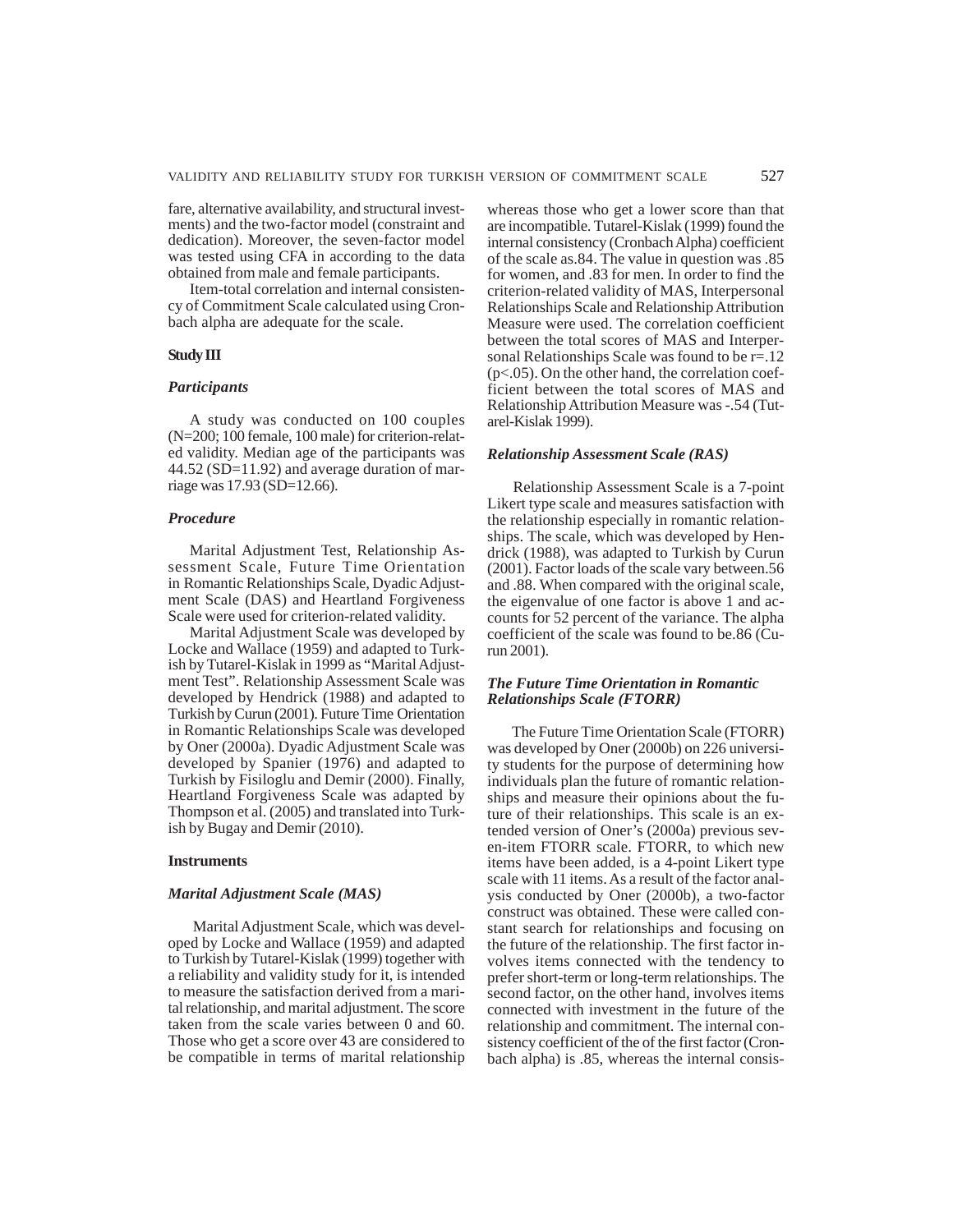tency coefficient of the second factor (Cronbach alpha) is .64.

# *Dyadic Adjustment Scale (DAS)*

 Dyadic Adjustment Scale (DAS), which was developed by Spanier (1976), is intended to measure ways in which married and cohabiting couples perceive the quality of their relationships. The scale consists of 32 items and in addition to the total score, scores for 4 sub-scales can be calculated from the scale. These are scales of dyadic consensus, dyadic satisfaction, dyadic cohesion and affectional expression. The internal consistency coefficient of the scale, which was adapted to Turkish by Fisiloglu and Demir (2000), was found to be .92. The scale split-half reliability coefficient was .86. Dyadic Adjustment Scale DAS was correlated with Locke-Wallace Marital Adjustment Scale at a level of .82 (Fisiloglu and Demir 2000).

### *The Heartland Forgiveness Scale*

 The Heartland Forgiveness Scale was developed by Thompson et al. (2005) to measure individuals' tendency to forgive. This is a 7-point Likert type scale and consists of 18 items. The scale has three sub-dimensions, namely forgiving oneself, forgiving others and forgiving situation. The scale was translated into Turkish language and adapted to Turkish culture by Bugay and Demir (2010). Cronbach  $\alpha$  internal consistency coefficient of the Turkish version of the scale was .64 for forgiving oneself sub-scale, .79 for forgiving others sub-scale and .76 for forgiving situation sub-scale. Cronbach  $\alpha$  value for the whole scale, on the other hand, was calculated to be .81. Then, the psychometric properties of the scale were investigated by Bugay et al. (2012) on a larger sample. The appropriateness of the original 3-factor structure of the scale to the Turkish sample was tested and the Confirmatory Factor Analysis goodness of fit values were found to be at acceptable levels.

# **Study IV**

### *Participants*

In order to calculate the test-retest reliability of the commitment scale, a study was conducted on 100 couples (N=200 people; 100 female, 100 male). Median age of the couples who participated in the study was 40.78 (SD=12.02), and the average duration of marriage was 15.85  $(SD=11.87)$ .

# *Procedure*

The Turkish version of the Commitment Scale was administered to the couples at a 4-week- interval to calculate test-retest reliability.

#### **RESULTS**

#### **Study I**

It was found that there was a significant and positive correlation between the Turkish and English versions of the Commitment Scale, which was administered at an interval of two weeks  $(r =$ .90,  $p < .01$ ). It was understood that the translated version of the scale was compatible with the original.

# **Study II**

The original structure (nature) of the Commitment Scale, which was developed on the basis of Stanley and Markman's (1992) theory, was tested using the confirmatory factor analysis (CFA). As in the original scale, goodness of fit values were calculated for the seven-factor and two-factor models. Moreover, the seven-factor model was tested using CFA according to the data obtained from female and male participants. As a result of the first analysis using CFA, it was determined that the factor loads of the items 1, 5, 6 and 23 were below 0.30 and after these items were removed from the model, CFA was repeated. The goodness of fit values that were obtained as a result of the CFA are given in Table 1. These

**Table 1: Summary of fit indices for confirmatory factor analyses**

| Model               |         |     | $\chi^2/df$ | CF1  | <i>SRMR</i> | RMSEA | GFI  | AGFI |
|---------------------|---------|-----|-------------|------|-------------|-------|------|------|
| 7-factors, 21 items | 477.53  | 252 | 2.79        | 0.78 | 0.06        | 0.06  | 0.91 | 0.88 |
| 2-factors, 21 items | 1107.08 |     | 4.393       | 0.47 | 0.11        | 0.08  | 0.83 | 0.79 |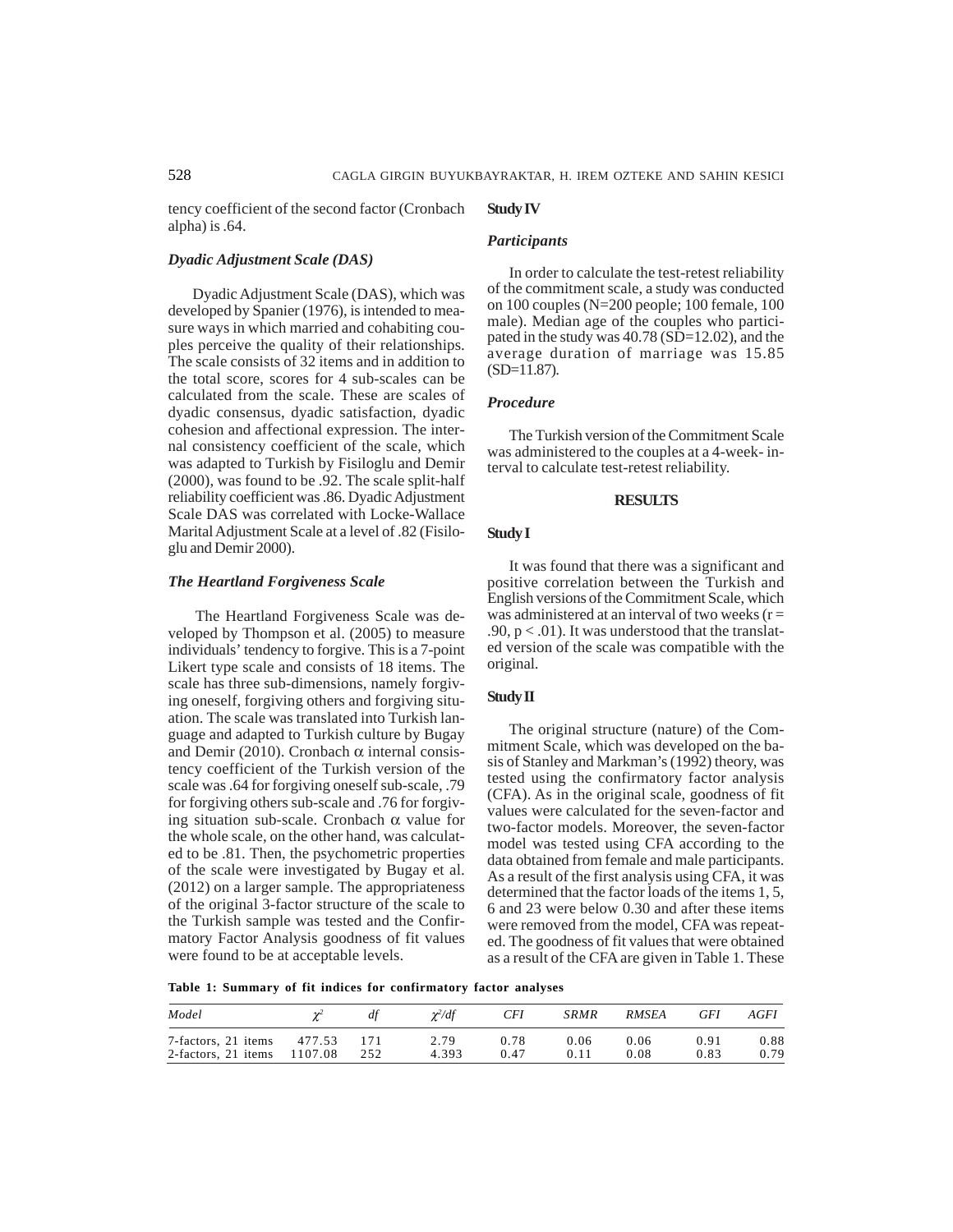

**Fig. 1. Path Diagram of Commitment Scale Items**

values are as below for the 7-factor model;  $\chi^2$  $=477.53$ , df= 171,  $(\chi^2/df) = 2.79$ , RMR=.06, RM- $SEA = .06$ ,  $CFI = .78$ , goodness of fit index  $(GFI) =$ .91 and adjusted goodness of fit index (AGFI) = .88. It was understood that the seven-factor model exhibited an acceptable level of fit with the obtained data. In addition, it was found that the seven-factor model had better goodness of fit values than the two-factor model (Table 1: Summary of Fit Indices for Confirmatory Factor Analyses). The seven-factor model that was tested is given in Figure 1 (Path Diagram of Commitment Scale Items). The item (factor) loads of the seven-factor model according to the data obtained from the female and male participants are

given in Table 2 (Items and Factor Loadings for Men and Women in the Trimmed Model).

When the Cronbach  $\alpha$  internal consistency coefficient of the Turkish version of the scale is considered, it is seen that the alpha value for women in the concern for partner welfare subdimension is .65 whereas it is .43 for men. The alpha value for women in the alternative availability sub-dimension is .55 whereas it is .74 for men. The alpha value for women in the structural investments sub-dimension is .62 whereas it is .61 for men. The alpha value for women in the social pressure sub-dimension is .64 whereas it is .66 for men. The alpha value for women in the financial alternatives sub-dimension is .77 where-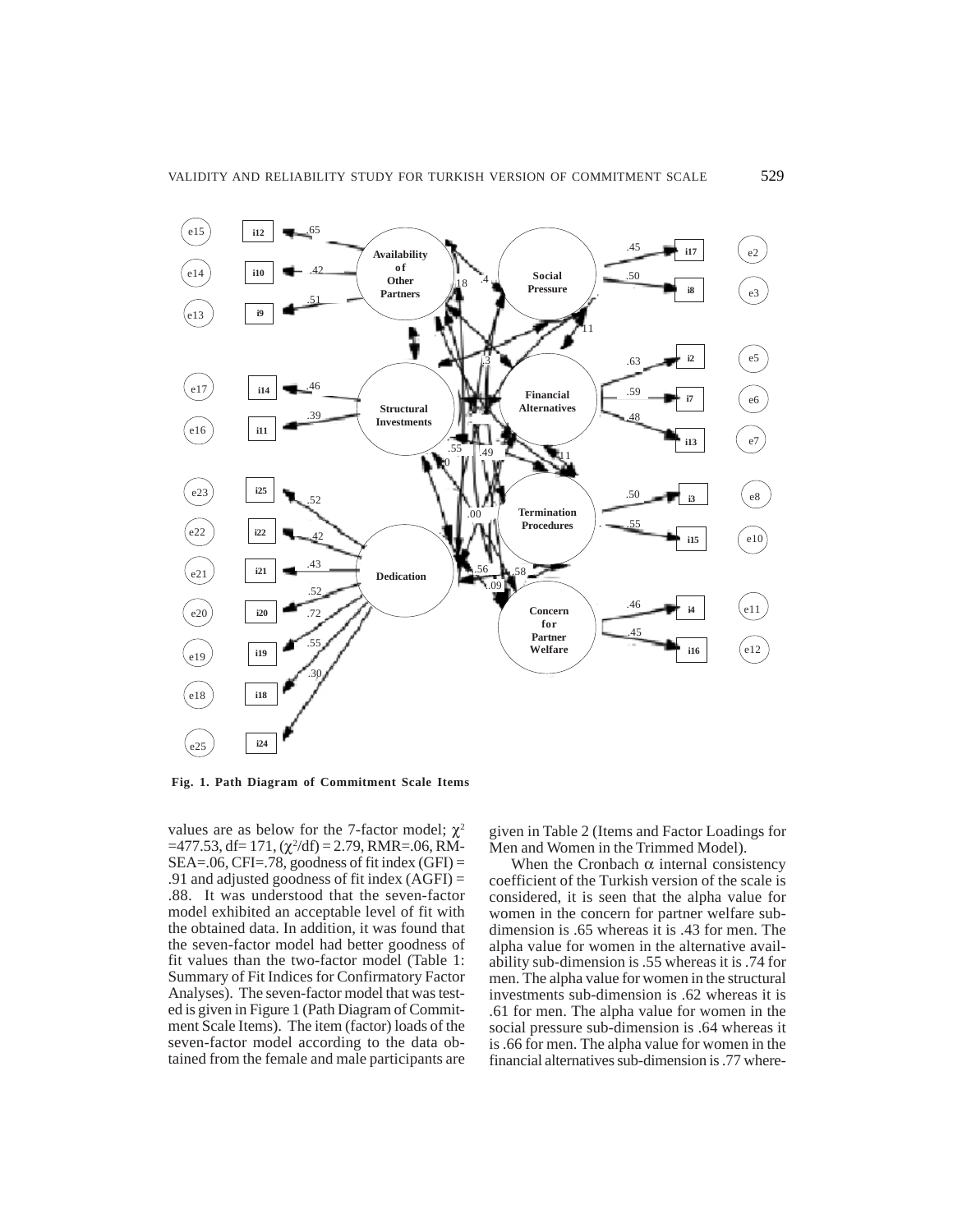| <i>Item</i> | Sub-scale       | Women |      |      | Men              |      |      | General |      |      |
|-------------|-----------------|-------|------|------|------------------|------|------|---------|------|------|
|             |                 | b     | SΕ   | â    | $\boldsymbol{b}$ | SE   | â    | b       | SE   | â    |
| 2           | Financial       | 1.00  |      | 0.65 | 1.00             |      | 0.56 | 1.00    |      | 0.63 |
| 3           | Termination     | 1.00  |      | 0.51 | 1.00             |      | 0.49 | 1.00    |      | 0.50 |
| 4           | <b>CPW</b>      | 1.00  |      | 0.47 | 1.00             |      | 0.45 | 1.00    |      | 0.46 |
| 7           | Financial       | 0.91  | 0.14 | 0.60 | 1.03             | 0.28 | 0.57 | 0.93    | 0.13 | 0.59 |
| 8           | Social Pressure | 1.29  | 0.30 | 0.50 | 0.99             | 0.19 | 0.51 | 1.11    | 0.17 | 0.50 |
| 9           | Availability    | 1.00  |      | 0.54 | 1.00             |      | 0.48 | 1.00    |      | 0.51 |
| 10          | Availability    | 0.76  | 0.17 | 0.44 | 0.79             | 0.20 | 0.39 | 0.78    | 0.13 | 0.42 |
| 11          | Investments     | 1.00  |      | 0.45 | 1.00             |      | 0.31 | 1.00    |      | 0.39 |
| 12          | Availability    | 1.18  | 0.23 | 0.66 | 1.28             | 0.26 | 0.64 | 1.22    | 0.18 | 0.65 |
| 13          | Financial       | 1.05  | 0.15 | 0.69 | 0.49             | 0.18 | 0.27 | 0.76    | 0.12 | 0.48 |
| 14          | Investments     | 1.00  |      | 0.53 | 1.00             | 0.37 |      | 1.00    |      | 0.46 |
| 15          | Termination     | 1.00  |      | 0.57 | 1.00             | 0.54 |      | 1.00    |      | 0.55 |
| 16          | <b>CPW</b>      | 1.00  |      | 0.44 | 1.00             | 0.46 |      | 1.00    |      | 0.45 |
| 17          | Social Pressure | 1.00  |      | 0.39 | 1.00             | 0.49 |      | 1.00    |      | 0.45 |
| 18          | Dedication      | 1.00  |      | 0.52 | 1.00             | 0.57 |      | 1.00    |      | 0.55 |
| 19          | Dedication      | 1.06  | 0.16 | 0.68 | 1.12             | 0.15 | 0.73 | 1.09    | 0.11 | 0.72 |
| 20          | Dedication      | 0.59  | 0.11 | 0.48 | 0.78             | 0.12 | 0.56 | 0.68    | 0.08 | 0.52 |
| 21          | Dedication      | 1.14  | 0.19 | 0.56 | 0.61             | 0.14 | 0.33 | 0.82    | 0.11 | 0.43 |
| 22          | Dedication      | 0.64  | 0.15 | 0.33 | 0.89             | 0.15 | 0.48 | 0.77    | 0.11 | 0.42 |
| 24          | Dedication      | 0.57  | 0.15 | 0.29 | 0.58             | 0.14 | 0.32 | 0.56    | 0.10 | 0.30 |
| 25          | Dedication      | 0.93  | 0.15 | 0.56 | 0.74             | 0.12 | 0.51 | 0.80    | 0.09 | 0.52 |

**Table 2: Items and factor loadings for men and women in the trimmed model**

*Notes:* All factor loadings were significant at  $p < .001$ . CPW = Concern for Partner's Welfare; Financial = Financial Alternatives; Termination = Termination Procedures; Investments = Structural Investments; Availability = Availability of Other Partners.

as it is .65 for men. The alpha value for women in the termination procedures is .68 whereas it is .70 for men. The alpha value in the dedication sub-dimension is .80 whereas it is .78 for men. The alpha value for women in the constraint subdimension is .81 whereas it is .71 for men. The overall alpha values for the sub-dimensions vary between .54 and .79 while the Cronbach  $\alpha$  value for the whole of the scale is .78.

### **Study III**

For criterion-related validity, the correlations among the sub-dimensions of the commitment scale and marital adjustment, relationship assessment, future time orientation in romantic relationships, the heartland forgiveness and dyadic adjustment scales were investigated. As a result of the analyses that were conducted, it was seen that a significant relationship was found between the dedication sub-dimension and all the scales used for criterion-related validity. Concern for partner welfare is correlated with future time orientation in romantic relationships scale (FTORR)  $(r= .40, p< .001)$  and the heartland forgiveness scale  $(r=.30, p<.001)$ . It was also found that financial alternatives sub-scale was correlated with relationship assessment ( $r = .21$ ,  $p < .001$ ) and FTORR ( $r = .15$ ,  $p < .01$ ); termination procedures sub-scale was correlated with relationship assessment (r= .23, p<.001), FTORR (r= -.17, p<.01) and heartland forgiveness scales (r= -.22, p<.001); social pressure sub-scale was correlated with marital adjustment ( $r = .38$ ,  $p < .001$ ), relationship assessment ( $r = .40$ ,  $p < .001$ ) and FTORR  $(r=.25, p<.001)$ ; structural investments sub-scale was correlated with FTORR  $(r=.22, p<.001)$ , and alternative availability sub-scale was correlated with marital adjustment ( $r = .27$ ,  $p < .001$ ), FTORR  $(r=-.20, p<.001)$  and heartland forgiveness  $(r=-.20, p<.001)$ .28, p<.001) scales (Table 3).

# **Study IV**

Reliability coefficient for the test-retest method was found to be .86 in our sample. Test-retest reliability was found to be .89 for dedication subdimension, .82 for social pressure, .86 for termination procedures, .84 for alternative availability, .86 for concern for partner welfare, .87 for financial alternatives and .88 for structural investments sub-dimensions.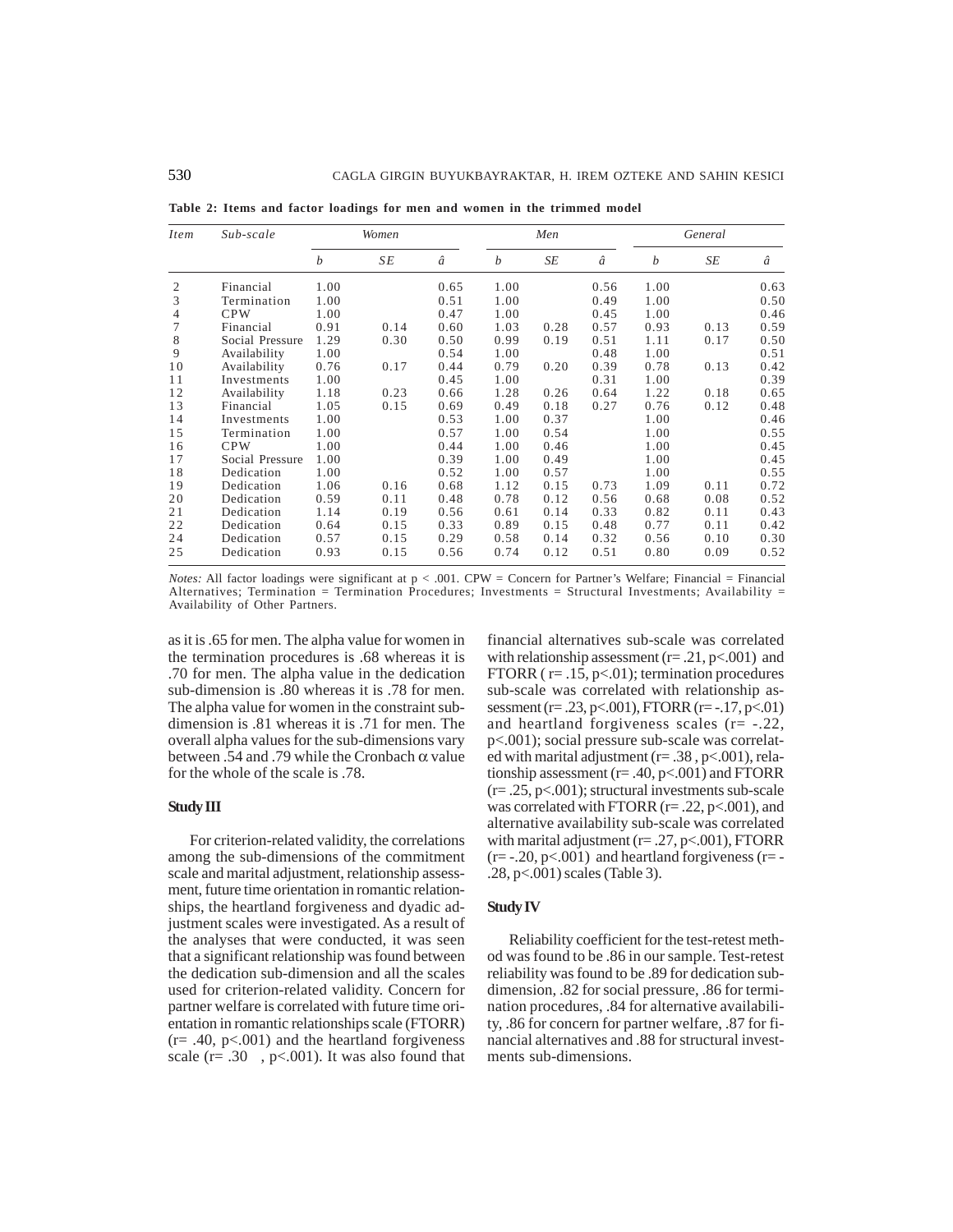|     |                        |          | 2        | 3        | 4        | 5        | 6        |           | 8        | 9        | 10      |     |  |
|-----|------------------------|----------|----------|----------|----------|----------|----------|-----------|----------|----------|---------|-----|--|
|     | Dedication             |          |          |          |          |          |          |           |          |          |         |     |  |
| 2.  | <b>CPW</b>             | .13      |          |          |          |          |          |           |          |          |         |     |  |
| 3.  | Financial              | .12      | .08      |          |          |          |          |           |          |          |         |     |  |
| 4.  | Termination            | $.15*$   | $.45***$ | $-.06$   |          |          |          |           |          |          |         |     |  |
| 5.  | "Social Pressure .55** |          | $.30**$  | $-.08$   | .10      |          |          |           |          |          |         |     |  |
| 6.  | Investments            | .10      | .07      | $-.05$   | $.25***$ | .08      |          |           |          |          |         |     |  |
|     | Availability           | $.30**$  | $.41***$ | $.21***$ | $.28***$ | $.30**$  | $-.04$   |           |          |          |         |     |  |
| 8.  | MAT                    | $.50**$  | .11      | $-.12$   | .10      | $.38***$ | $-.09$   | $.27***$  |          |          |         |     |  |
|     | 9. RAS                 | $.42**$  | .10      | $.21***$ | $.23***$ | $.40**$  | . 11     | .07       | $.67^*$  |          |         |     |  |
|     | 10. DAS                | $.63**$  | $-.10$   | $-.11$   | $-.05$   | .12      | .10      | .09       | $.78***$ | $.68**$  |         |     |  |
| 11. | <b>FTORR</b>           | $.68***$ | $.40**$  | $.15*$   | $-.17*$  | $.25***$ | $.22***$ | $-.20**$  | $.40**$  | $.65***$ | $.54**$ |     |  |
| 12. | <b>HFS</b>             | $.40**$  | $.30**$  | $-.12$   | $-.22**$ | .09      | .07      | $-.28$ ** | $.25***$ | $.16*$   | $.15*$  | .13 |  |

**Table 3: Correlations among revised commitment inventory subscales and other measures**

*Notes:* CPW = Concern for Partner Welfare; Financial = Financial Alternatives; Termination = Termination Procedures; Investments = Structural Investments; Availability = Availability of Other Partners; DAS = Dyadic Adjustment Scale; MAT =Martial Adjustment Test; FTORR= The Future Time Orientation Scale; HFS= Heartland Forgiveness Scale; RAS: The Relationship Assessment Scale  $p < .01, \sqrt[**]{p} < .001.$ 

**DISCUSSION**

In this paper, a reliability and validity study was conducted for the Revised Commitment Scale on married couples on a Turkish sample. The English and Turkish forms of the scale were found to be positively significant ( $r = .90$ ,  $p <$ .01). This result indicates that the English and Turkish versions of the Commitment Scale were understood similarly by the participants.

As a result of the confirmatory factor analysis that was performed, as in the original scale (Owen et al. 2011), goodness of fit values was calculated for the seven-factor and two-factor models. These factors were as below for the 7 factor model;  $\chi^2$  =477.53, df = 171,  $(\chi^2/df)$  = 2.79, RMR=.06, RMSEA=.06, CFI=.78, goodness of fit index  $(GFI) = .91$  and adjusted goodness of fit index  $(AGFI) = .88$ . There are studies that provided this fit indexs (see also Kesici 2006, 2008; Ozteke et al. 2015). It was understood that the seven-factor model was fit for the obtained data at an acceptable level (Anderson and Gerbing 1984; Bentler 1992; Bollen 1989; Browne and Cudeck 1993; Cole 1987; Hu and Bentler 1999; Marsh et al. 1988). Moreover, it was determined that the seven-factor model had better goodness of fit values than the two-factor model. Owen et al. (2011), too, obtained similar results in their study. Furthermore, the results obtained from the shorter form of the dedication scale are in support of the fact that dedication could be assessed on an international level (Stanley and Markman 1992).

When the item loads of the scale were divided according to gender, it was seen that item structures of men and women were mostly similar. Only items 13 and 24 (item 13 was found to be .27 for men while item 24 was found to be .29 for women) had lower values than the desired one. Still, these values were at an acceptable level (Erol 1989 cited by Aydin-Yenihayat 2007).

When the Cronbach  $\alpha$  internal consistency coefficient of the Turkish form of the scale was considered, it was seen that the alpha value in the concern for partner welfare was .65 for women whereas it was .43 for men. The alpha value in the alternative availability sub-dimension was .55 for women whereas it was .74 for men. The alpha value in the structural investments sub-dimension was .62 for women whereas it was .61 for men. The alpha value in the social pressure subdimension was .64 for women whereas it was .66 for men. The alpha value in the financial alternatives sub-dimension was .77 for women whereas it was .65 for men. The alpha value in the termination procedures sub-dimension was .68 for women whereas it was .70 for men. The alpha value in the dedication sub-dimension was .80 for women whereas it was .78 for men. The alpha value in the constraint sub-dimension was .81 for women whereas it was .71 for men. Overall alpha values for the sub-dimensions varied in general between .54 and .79, while Cronbach α value was .78. The internal consistency values that were obtained were similar to those given in Rhoades et al. (2010) and Owen et al. (2011). The reason why the values were low in some sub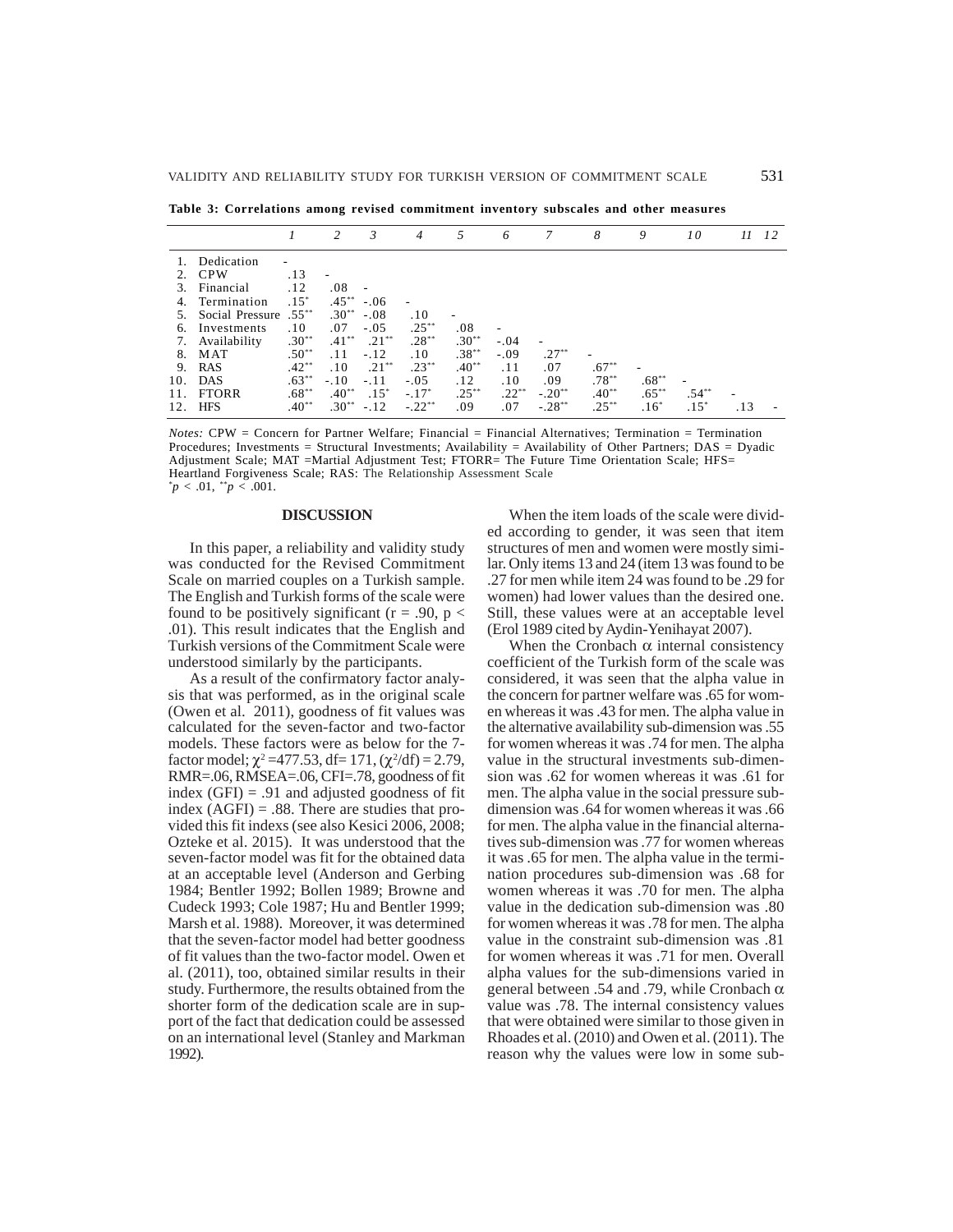dimensions was that these sub-scales had fewer items (Cortina 1993; Helms et al. 2006).

For criterion-related validity, the correlation between the sub-dimensions of the commitment scale and marital adjustment, relationship assessment, future time orientation in romantic relationships, the Heartland forgiveness dyadic adjustment scales was investigated. As expected, a significant correlation was observed between the dedication sub-dimension and all the scales that were used criterion related validity. Concern for partner welfare is correlated with future time orientation in romantic relationships scale (FTORR) and the heartland forgiveness scale. It was also found that financial alternatives sub-scale was correlated with relationship assessment and FTORR; termination procedures sub-scale was correlated with relationship assessment, FTORR and the heartland forgiveness scales; social pressure sub-scale was correlated with marital adjustment, relationship assessment and FTORR; structural investments sub-scale was correlated with FTORR, and alternative availability subscale was correlated with marital adjustment, FTORR and heartland forgiveness scales. These findings indicate that the sub-scales were assessed differently but that they were related with different aspects of commitment.

Reliability coefficient for the test-retest method was found to be .86 in our sample. Test-retest reliability was found to be .89 for dedication subdimension, .82 for social pressure, .86 for termination procedures, .84 for alternative availability, .86 for concern for partner welfare, .87 for financial alternatives and .88 for structural investments sub-dimensions. These values were found to be sufficient for the scale.

The values obtained from the Turkish form of the commitment scale show that the new version of the scale was valid and reliable just as in other studies (Kline et al. 2004; Owen et al. 2011).

#### **CONCLUSION**

Four studies were conducted for the validity and the reliability of the Commitment Scale. Confirmatory factor analysis was performed in the study and it was found that the model had acceptable goodness of fit indices. Item total analyses and Cronbach alpha value indicated that the scale could be used in Turkish samples. In the criterion related validity study, it was found that the scale was significantly correlated with

Relationship Assessment Scale, Dyadic Adjustment Scale, Marital Adjustment Scale, Future Time Orientation in Romantic Relationships Scale and the Heartland Forgiveness Scale. The reliability coefficient scores revealed acceptable results. In conclusion, as a result of the adaptation of the Commitment Scale to Turkish, a new measurement tool was created to measure the commitment between couples in Turkish samples.

### **RECOMMENDATIONS**

In this paper, researchers administered the Commitment Scale to married individuals. In future studies, the scale could be administered to dating couples, engaged couples or cohabiting partners in Turkish samples. The scale is a useful measurement tool for researchers, psychologists and psychological counselors. Professionals may use the scale in a clinical setting and make an assessment with the results they have obtained. It is possible to use the scale actively in family counseling. Counselors may evaluate the commitment between couples using the scale before beginning the counseling sessions and prepare a road map. Finally, this scale can be used in an intercultural study in order to determine how the elements that constitute commitment vary from culture to culture.

#### **REFERENCES**

- Adams JM, Jones WH 1999. Interpersonal commitment in historical perspective. In: JM Adams, WH Jones (Eds.): *Handbook of Interpersonal Commitment and Relationship Stability*. New York, NY: Kluwer Academic/Plenum Publishers, pp. 3-33.
- Anderson E, Weitz B 1992. The use of pledges to build and sustain commitment in distribution channels. *Journal of Marketing Research,* 29(1): 18-34.
- Anderson JC, Gerbing DW 1984. The effect of sampling error on convergence, improper solutions, and goodness-of-fit indices for maximum likelihood confirmatory factor analysis. *Psychometrika,* 49(2): 155- 173.
- Angle HL, Perry JL 1981. An empirical assessment of organizational commitment and organizational effectiveness. *Administrative Science Quarterly*, 26(1): 1-14.
- Aydin-Yanihayat S 2007. *Ilkogretim Ograncilarinin Matamatik Ogygisi Oa Ogratman Outumlari Orasindaki Oiskinin Ogaslandinilmasi.* Master Thesis, Unpublished. Istanbul: Yadi Tepa Universitesi.
- Bentler PM 1992. On the fit of models to covariances and methodology to the Bulletin. *Psychological Bulletin,* 112: 400-404.
- Bollen KA 1989. *Structural Equations with Latent Variables*. New York: Wiley.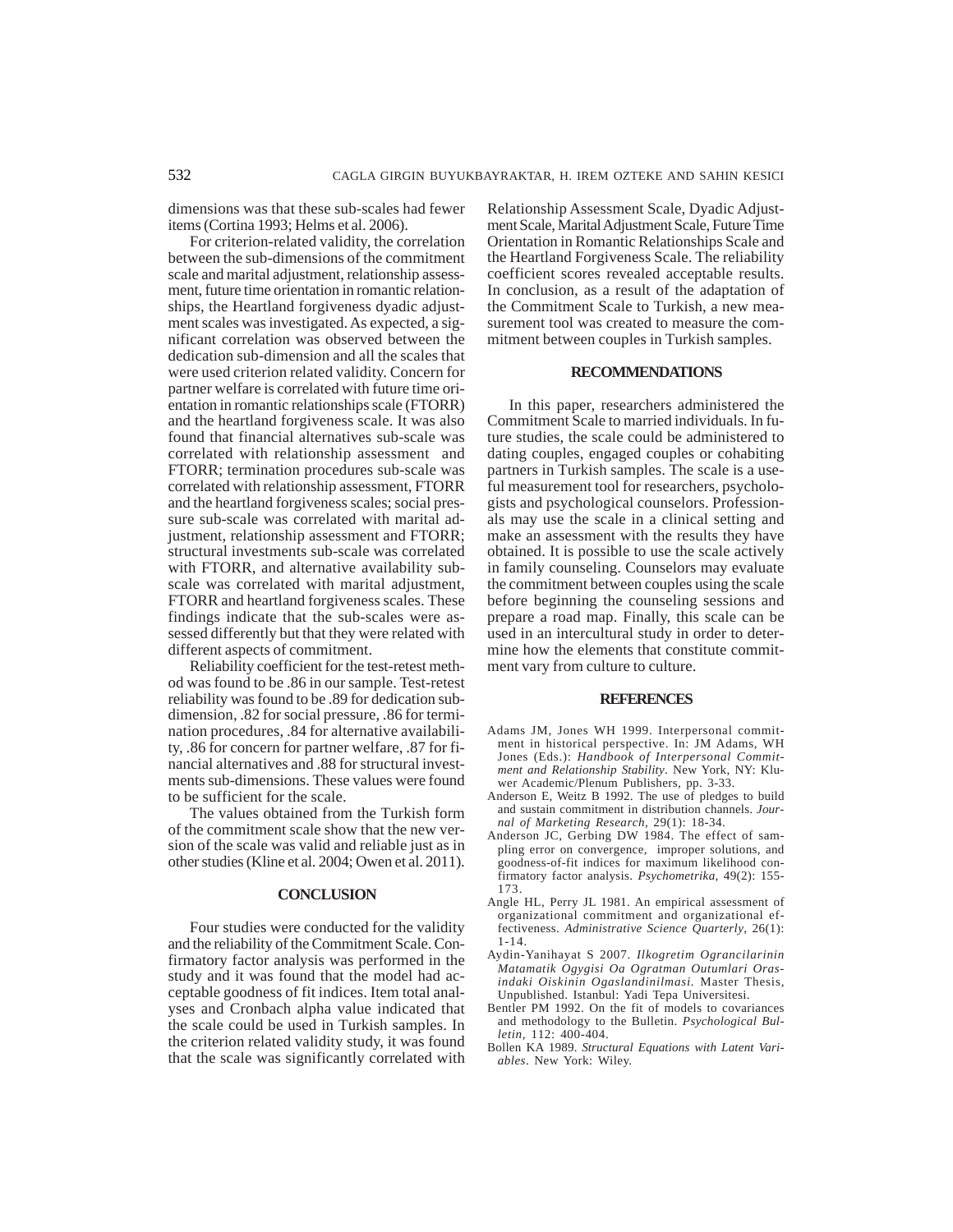- Brown JR, Robert FL, Carolyn YN 1995. Power and relationship commitment: Their impact on marketing channel member performance. *Journal of Retailing*, 7(4): 363-392.
- Browne MW, Cudeck R 1993. Alternative ways of assessing model fit. *Sage Focus Editions,* 154: 136- 136.
- Bugay A, Demir A 2010. A Turkish version of Heartland Forgiveness Scale. *Procedia Social and Behavioral Sciences,* 5: 1927-1931.
- Bugay A, Demir A, Delevi R 2012. Assessment of the reliability and validity of the Turkish version of Heartland Forgiveness Scale. *Psychological Reports*, 111(2): 575-584.
- Clements R, Swensen CH 2000. Commitment to one's spouse as a predictor of marital quality among older couples. *Current Psychology: Developmental, Learning, Personality*, 19(2): 110-119.
- Cortina JM 1993. What is coefficient alpha? An examination of theory and applications. *Journal of Consulting and Clinical Psychology*, 56: 754-761.
- Cole DA 1987. Utility of confirmatory factor analysis in test validation research. *Journal of Consulting and Clinical Psychology,* 55: 1019-1031.
- Curun F 2001. *The Effects of Sexism and Sex Role Orientation on Romantic Relationship Satisfaction.* Master Thesis, Unpublished. Ankara: Middle East Technical University.
- Fisiloglu H, Demir A 2000. Applicability of the dyadic adjustment scale for measurement of marital quality with Turkish couples. *European Journal of Psychological Assessment,* 16(3): 214-218.
- Helms J, Henze KT, Sass TL, Mifsud VA 2006. Treating Cronbach's alpha reliability coefficients as data in counseling research. *The Counseling Psychologist,* 34(5): 630-660.
- Hendrick SS 1988. A generic measure of relationship satisfaction. *Journal of Marriage and Family,* 50(1): 93-98.
- Hrebiniak LG, Alutto JA 1972. Personal and role-related factors in the development of organizational commitment. *Administrative Science Quarterly,* 17(3): 555-572.
- Hu LT, Bentler PM 1999. Cutoff criteria for fit indexes in covariance structure analysis: Conventional criteria versus new alternatives. *Structural Equation Modeling: AMultidisciplinary Journal*, 6(1): 1-55.
- Johnson MP 1973. Commitment: A conceptual structure and empirical application. *Sociological Quarterly*, 14: 395-406.
- Johnson MP 1991. Commitment to personal relationships. In: WH Jones, D Perlman (Eds.): *Advances in Personal Relationships.* Volume 3. London, England: Jessica Kingsley, pp. 117-143.
- Johnson MP 1999. Personal, moral, and structural commitment to relationships: Experiences of choice and constraint. In: JM Adams, WH Jones (Eds.): *Handbook of Interpersonal Commitment and Relationship Stability.* New York, NY: Kluwer Academic/Plenum Publishers, pp. 73-90.
- Johnson MP, Caughlin JP, Huston TL 1999. The tripartite nature of marital commitment: Personal, moral, and structural reasons to stay married. *Journal of Marriage and the Family*, 61: 160-177.
- Tutarel-Kislak S 1999. Evlilikte uyum ölçeginin (EUÖ) güvenirlik ve geçerlik çaliþmasi. *3P Psikiyatri Psikoloji Psikofarmakoloji Dergisi*, 7(1): 50-57.
- Kesici S 2006. Demokratik olmayan ogretmen inanc olceginin Turkce formunun gecerlik ve guvenirlik calismasi. *Egitim Arastirmalari Dergisi*, 6(24): 143- 152.
- Kesici S 2007. Middle school students' guidance and counseling needs. *Educational Sciences: Theory and Practice,* 7(3): 1301-1349.
- Kesici S 2008a. Sixth, seventh and eight grade students' guidance and counseling needs according to parents' views. *Egitim Arastirmalari-Eurasian Journal of Educational Research*, 32: 101-116.
- Kesici S 2008b. Yeni psikolojik ihtiyac degerlendirme olceginin Turkce formunun gecerlik ve guvenirlik calismasi: Dogrulayici faktor analizi sonuclari. *Selcuk Universitesi Sosyal Bilimler Enstitusu Dergisi,* 20: 493- 500.
- Kesici S 2014. Human values as predictors of motivational beliefs in high school students. *Anthropologist*, 18(3): 869-875.
- Kesici S 2015. Psychological needs as predictors of human values in high school students. *Anthropologist,*19(2): 499-506.
- Kline GH, Stanley SM, Markman HJ, Olmos-Gallo PA, St Peters M, Whitton SW, Prado LM 2004. Timing is everything: Pre-engagement cohabitation and increased risk for poor marital outcomes. *Journal of Family Psychology,* 18(2): 311-318.
- Kurdek LA 2007. Avoidance motivation and relationship commitment in heterosexual, gay male, and lesbian partners. *Personal Relationships*, 14: 291-306.
- Le B, Agnew CR 2003. Commitment and its theorized determinants: A meta-analysis of the investment model. *Personal Relationships*, 10: 37-57.
- Lee SM 1971. An empirical analysis of organizational identification. *Academy of Management Journal,* 14: 213-226.
- Levinger G 1965. Marital cohesiveness and disso-lution: An integrative review. *Journal of Marriage and the Family*, 27: 19-28.
- Locke HJ, Wallace KM 1959. Marital-adjustment and prediction tests: Their reliability and validity. *Marriage and Family Living,* 21: 251-255.
- Marsh HW, Balla JR, McDonald RP 1988. Goodnessof-fit indexes in confirmatory factor analysis: The effect of sample size. *Psychological Bulletin,* 103: 391-410.
- Marston PJ, Hecht ML, Manke ML, McDaniel S, Reeder H 1998. The subjective experience of intimacy, passion, and commitment in heterosexual loving relationships. *Personal Relationships,* 5: 15-30.
- Noller P 1996. What is this thing called love? Defining the love that supports marriage and family. *Personal Relationships,* 3: 97-115.
- Owen J, Rhoades GK, Stanley SM, Markman HJ 2011. The Revised Commitment Inventory: Psychometrics and use with unmarried couples. *Journal of Family- Issues,* 32(6): 820-841.
- Oner B 2000a. Future time orientation and relationships with the opposite sex. *The Journal of Psychology,* 134 (3): 306-314.
- Oner B 2000b. Relationship satisfaction and dating experience: Factors affecting future time orientation in relationships with the opposite sex. *The Journal of Psychology,* 134(5): 527-536.
- Ozteke HO, Girgin-Buyukbayraktar C, Kesici S 2015. The adaptation of romantic relationship perfectionism scale into Turkish culture. *Anthropologist,* 19(2): 387-395.